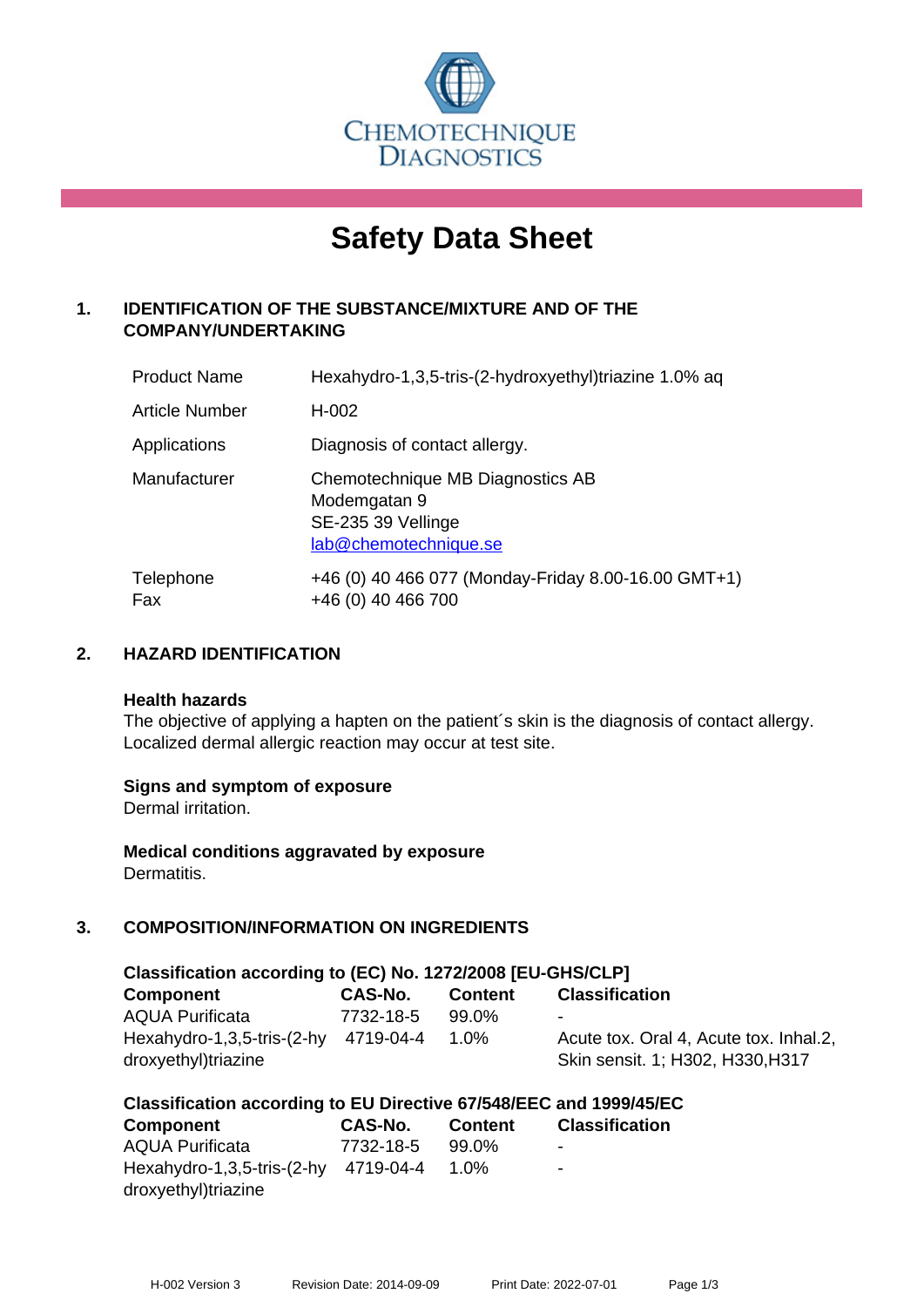#### **4. FIRST AID MEASURES**

**Emergency and first aid procedures** Obtain medical attention.

### **5. FIRE-FIGHTING MEASURES\***

No data available.

### **6. ACCIDENTAL RELEASES MEASURES**

**Steps to be taken if material is released or spilled** Contain and place in a closed container.

# **7. HANDLING AND STORAGE**

**Precautions to be taken in handling and storage** Store dark at 5-8 C. Avoid extended exposure to light. Store in a well-sealed container. FOR EXTERNAL USE ONLY.

# **8. EXPOSURE CONTROLS/PERSONAL PROTECTION**

**Respiratory protection** Not required.

**Ventilation** Local exhaust.

#### **Protective gloves** Disposal gloves.

**Eye protection** Not required with normal use.

#### **Work/Hygienic practices**

Wash hands after each use.

#### **9. PHYSICAL AND CHEMICAL PROPERTIES**

| Appearance | Transparent, Colorless Liquid |
|------------|-------------------------------|
| Odour      | Odourless                     |

| Boiling point*       |
|----------------------|
| Flash point*         |
| Self ignition*       |
| Danger of explosion* |
| Density*             |

 $100^{\circ}$ C >No data available. Product does not self ignite. Product does not present as an explosion hazard. 1.0 g/cm $<sup>3</sup>$ </sup>

\*Data is shown for AQUA Purificata only

#### **10. STABILITY AND REACTIVITY**